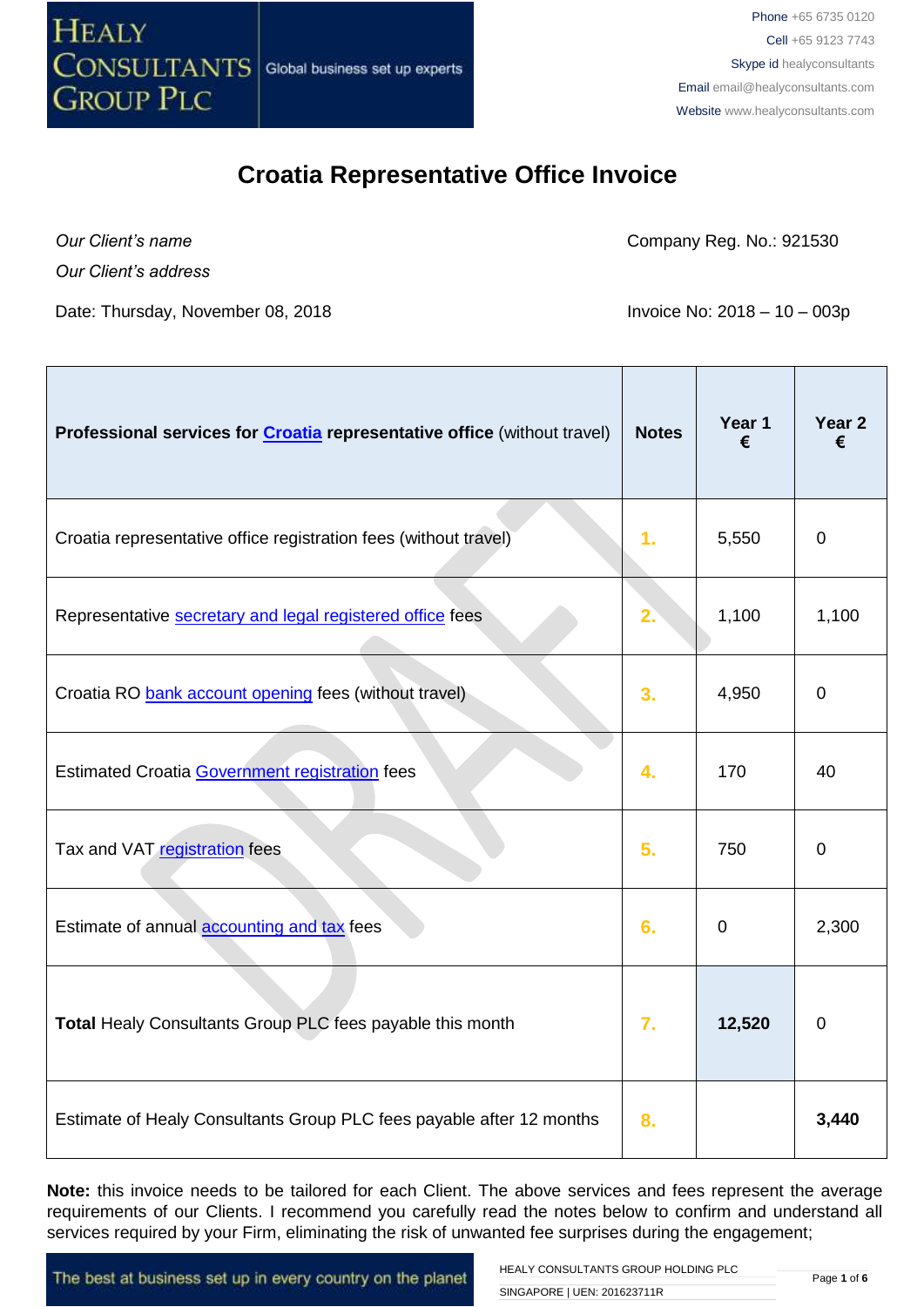#### *Notes to invoice above*

**1.** Healy Consultants Group PLC' fees to legally register our Clients' Croatia representative office within [two](http://www.healyconsultants.com/croatia-company-registration/fees-timelines/#timelines)  [weeks \(click link\)](http://www.healyconsultants.com/croatia-company-registration/fees-timelines/#timelines) by **i)** choosing the optimum regulatory license for our Client's business activities; **ii)** reserving a representative name with [Commercial court;](http://www.vsrh.hr/EasyWeb.asp?pcpid=282) **iii)** settling our accountant and lawyer fees and **iv)** preparing a high quality representative incorporation application for [Commercial court;](http://www.vsrh.hr/EasyWeb.asp?pcpid=282)

All [engagement fees](http://www.healyconsultants.com/company-registration-fees/) (click link) are agreed and paid up front and agree to the fees published on our country web pages. Consequently, there are no hidden fees, surprises or ambushes throughout the engagement. All engagement deadlines are agreed up front in the form of a [detailed project plan,](http://www.healyconsultants.com/index-important-links/example-project-plan/) mapping out [deliverables](http://www.healyconsultants.com/deliverables-to-our-clients/) by week throughout the engagement term;

Every week during the engagement, Healy Consultants Group PLC will email our Client a detailed status [update.](http://www.healyconsultants.com/index-important-links/weekly-engagement-status-email/) Our Client is immediately informed of engagement problems together with solutions. Your dedicated engagement manager is reachable by phone, Skype, live chat and email and will communicate in your preferred language;

- **2.** In accordance with Croatia's [Law on Associations No. 88 10/2001,](http://www.legislationline.org/documents/action/popup/id/5882) a Croatian representative office shall as from the date of its incorporation have a legal registered office in Croatia, to which all official Government communications and notices may be addressed. To comply with this statutory requirement, Healy Consultants Group PLC Croatia business office will be the registered office address for your Croatia representative office. Thereafter, this address will be used to receive government correspondence including **i)** tax letters; **ii)** notice of the legal annual return and **iii)** all government communications. Most of our Clients wish to place [Healy Consultants Group PLC's](http://www.healyconsultants.com/corporate-outsourcing-services/company-secretary-and-legal-registered-office/) office address on invoices, contracts, websites and business cards;
- **3.** Healy Consultants Group PLC will be pleased to open a Croatia RO bank account without our Client travel. It is a time consuming task, and Healy Consultants Group PLC will shelter our Client from the associated administrative challenges. As you can appreciate, it is a difficult task to obtain bank account approval through a newly formed representative when shareholders, directors and bank signatories reside overseas. Healy Consultants Group PLC will prepare a business plan for the bank to optimize the probability of RO bank account approval. Depending on our Client's business and nationality, there is a 20% probability the banks will request a bank signatory to travel for a one-hour bank interview. Healy Consultants Group PLC will try its best to negotiate with the bank for a travel exemption. If our Client must travel to Croatia for RO bank account opening, Healy Consultants Group PLC will refund our Client €950;



If our Client is not comfortable with only a Croatia RO bank account, Healy Consultants Group PLC will be pleased to open [an international representative](http://www.healyconsultants.com/international-banking/) bank account (click link) outside of Croatia. Examples include New York, Germany, Liechtenstein, Austria, Bulgaria, South Africa, Australia, London, South America or Dubai. All banks will be top tier banks in these countries with excellent internet banking services. Example of our global banking partners include HSBC, Standard Chartered Bank, Citibank, Barclays, Standard bank, ANZ bank, VTB bank, UBS, Credit Suisse;

The best at business set up in every country on the planet

HEALY CONSULTANTS GROUP HOLDING PLC SINGAPORE | UEN: 201623711R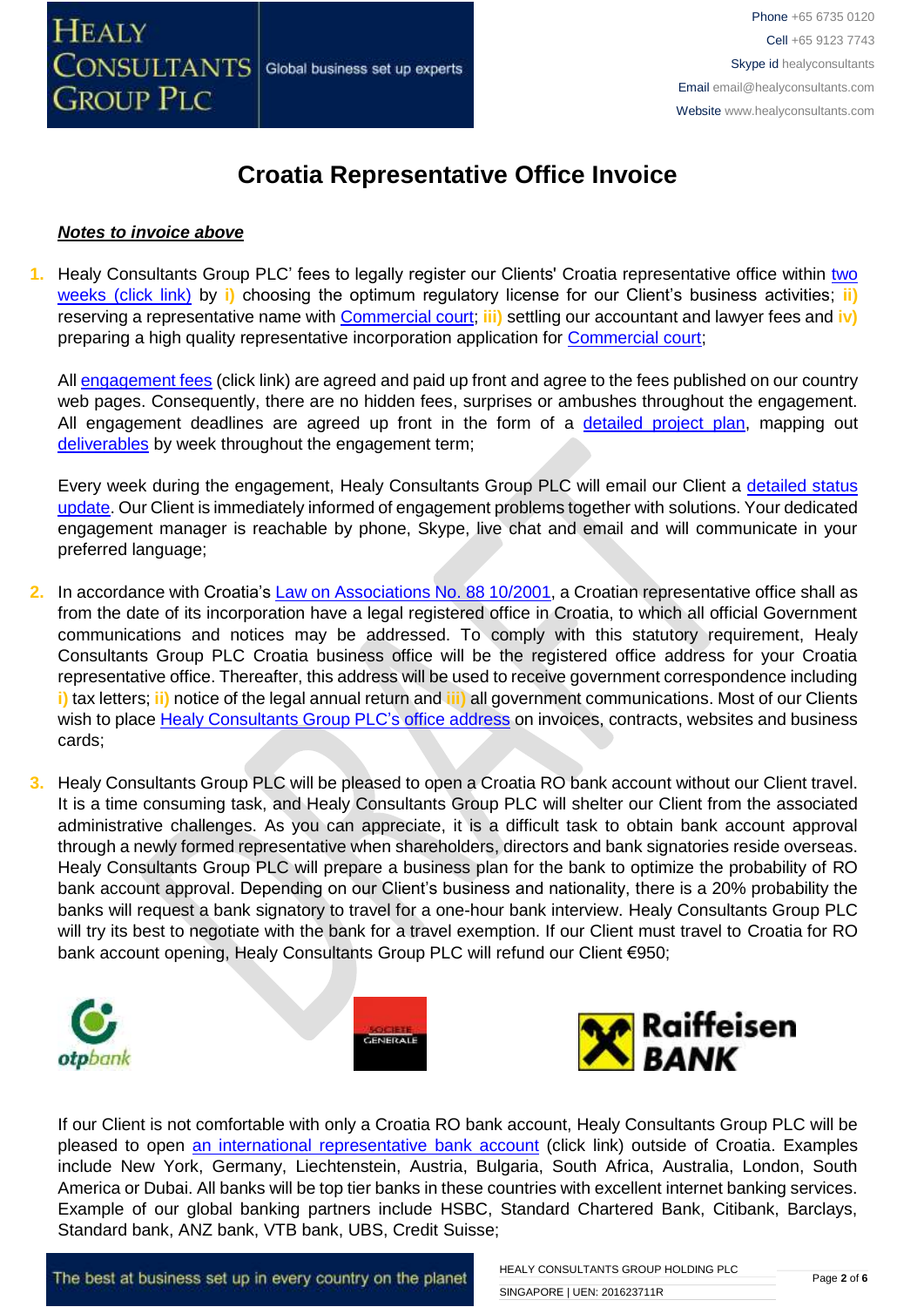**GROUP PLC** 

**HEALY** 

## **Croatia Representative Office Invoice**

The banks enjoys ultimate power of approval of RO bank account applications. Consequently, guaranteed success is outside of Healy Consultants Group PLC' control. What is inside our control is the preparation and submission of a high-quality bank application that maximizes the likelihood of approval. To date, we enjoy a 100% approval record because of [our global banking relationships](http://www.healyconsultants.com/international-banking/corporate-accounts/) and determination;

Global banks continue to tighten RO bank account opening procedures, their internal compliance departments completing more thorough due diligence of Clients. Consequently, our Clients should expect the bank account approval period to take up to 4 weeks. Furthermore, global banks now require evidence of proof of business in the country where the RO bank account will be, including sales contracts or lease agreement;

- **4.** This fee is an estimate of government costs payable during your Firm's engagement. All government fee payments will be supported by original receipts and invoices. Examples of government costs include **i)**  reserve the representative name with the [Commercial court;](http://www.vsrh.hr/EasyWeb.asp?pcpid=282) **ii)** Notarize memorandum and articles of association with the Notary at the [Ministry of Economy;](http://www.mingo.hr/en) **iii)** order official representative seal with a certified local seal maker; **iv)** apply for statistical registration and; **v)** post registration of the representative with the [Croatian Institute for Pension Insurance](http://www.mirovinsko.hr/) (HZMO). Following engagement completion, Healy Consultants Group PLC will refund our Client any excess of funds received over actual Government costs paid;
- **5.** In accordance with Croatia's [General Income Tax Act No. 147/08 2013,](http://www.porezna-uprava.hr/en_propisi/_layouts/in2.vuk.sp.propisi.intranet/propisi.aspx#id=pro117) each entity must register for income tax at the [Tax Administration Department](http://www.porezna-uprava.hr/Stranice/Naslovnica.aspx) of the [Ministry of Finance.](http://www.mfin.hr/en) VAT registration is compulsory for companies with annual turnover exceeding €30,000;
- **6.** For an active trading representative, these **accounting and tax** fees are an estimate of Healy Consultants Group PLC fees to efficiently and effectively discharge annual accounting and tax obligations. Following receipt of a set of draft accounting numbers from your representative, Healy Consultants Group PLC will more accurately advise accounting and tax fees. For a dormant representative, Healy Consultants Group PLC fees are only €950;



- **7.** All fees quoted in this invoice correspond to fees quoted [on Healy Consultants Group PLC's](http://www.healyconsultants.com/company-registration-fees/) website. Please review this invoice carefully to identify errors. During the rush of the business day, it is possible that Healy Consultants Group PLC inadvertently made fee calculation errors, typing errors or omitted services or omitted historic fee payments from Clients. In the unfortunate event you identify invoice errors, please revert to me directly re the same. I apologize in advance if I or my staff made invoice errors;
- **8.** Assuming our Clients re-engage Healy Consultants Group PLC in year 2, this fee is an estimate of the fees payable next year, 12 months after the date of representative registration;
- **9.** The fees quoted in this invoice are a prediction of the fees required to efficiently and effectively complete this engagement in a timely manner. If during the engagement Healy Consultants Group PLC realizes that the project is more complex than anticipated, requiring a large additional investment of time, my Firm will revert to request additional fees. If Healy Consultants Group PLC completes the engagement faster and more easily than expected, Healy Consultants Group PLC is happy to refund some fees to our Client;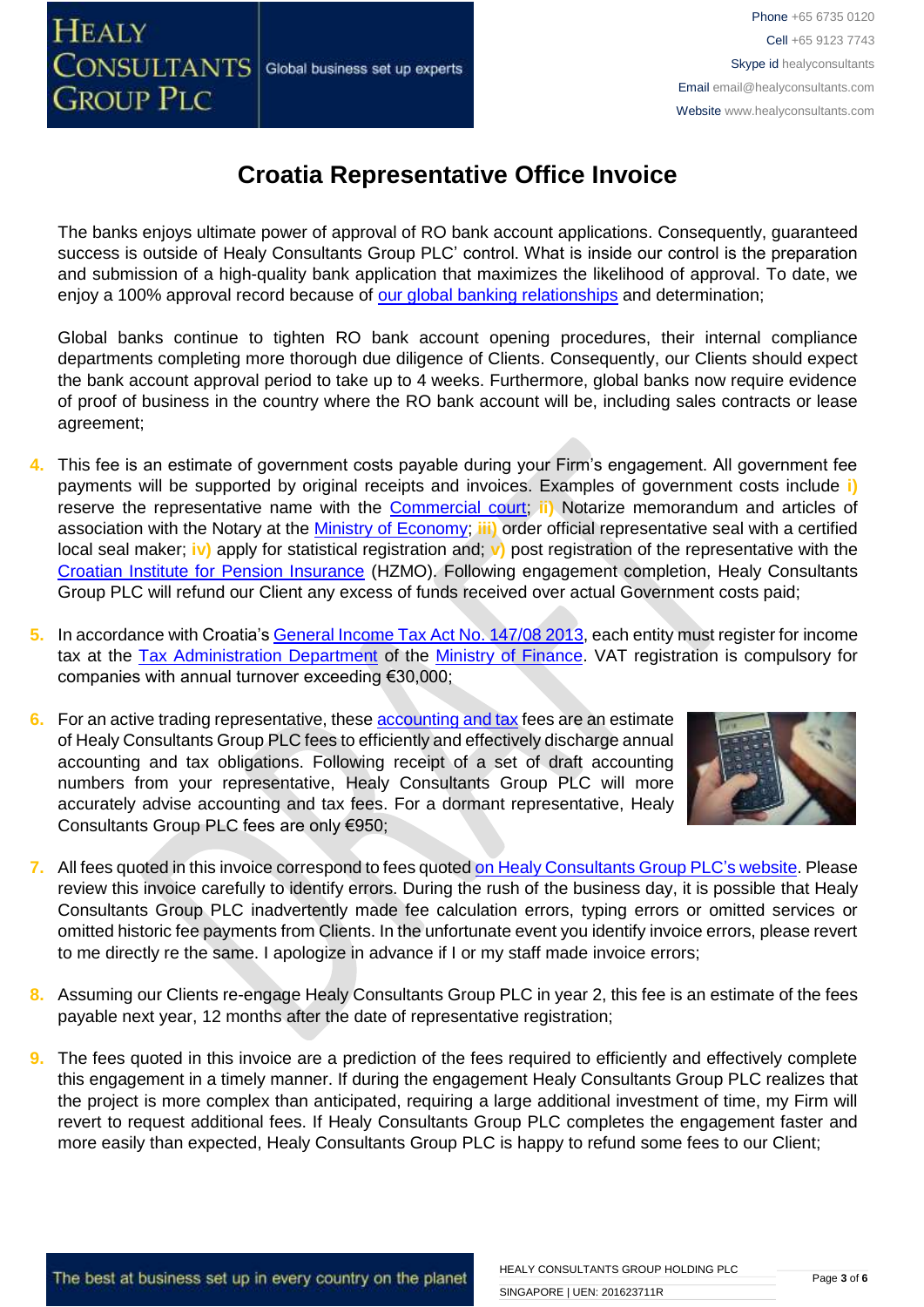### Phone +65 6735 0120 Cell +65 9123 7743 Skype id healyconsultants Email [email@healyconsultants.com](mailto:EMAIL@HEALYCONSULTANTS.COM) Website [www.healyconsultants.com](http://www.healyconsultants.com/)

# **Croatia Representative Office Invoice**

Global business set up experts

- **10.** Representative office business activities are limited to **i)** market research; **ii)** Client after sales support; **iii)** promoting the business of the parent company and **iv)** research and development. A Representative office can employ a limited number of employees. The Representative office is free of corporation tax, but must register for VAT. A Representative office can **i)** lease office premises; **ii)** but cannot issue sales invoice to Clients' nor **iii)** sign local sales. A Representative office cannot import and export goods;
- 11. Healy Consultants Group PLC [guarantees our](http://www.healyconsultants.com/why-us/) Clients a timely, complete business set up solution or your money back;
- **12.** Engage Healy Consultants Group PLC to [project manage](http://www.healyconsultants.com/project-manage-engagements/) business set up in every country on the planet. We are the best in the [world](http://www.healyconsultants.com/best-in-the-world/) at what we do, timely completing [the A to Z](http://www.healyconsultants.com/a-to-z-of-business-set-up/) of every country engagement;
- **13.** In accordance with the [Law on Associations No. 88 10/2001,](http://www.legislationline.org/documents/action/popup/id/5882) each Croatia representative office must have at least one individual country representative ordinarily resident in Croatia. If required, Healy Consultants Group PLC will be pleased to provide your firm with a professional nominee representative in Croatia. Our fee amounts to  $\epsilon$  2,200 per annum;
- **14.** If our Client and Healy Consultants Group PLC properly plan this engagement, our Clients' will *not* have to travel during this engagement. Healy Consultants Group PLC will efficiently complete representative registration and RO bank account opening in a timely manner without our Client presence. Instead, our Client will need to **i)** sign and get documents legalized in the embassy in their country of origin and **ii)** courier the originals to Healy Consultants Group PLC office;

**HEALY** 

CONSULTANTS

**GROUP PLC** 



- **15.** Depending on our Client's business and nationality, the Croatia Government may require a special regulatory license to carry on your business in the country. Healy Consultants Group PLC will assist our Client secure license approval; there may be additional engagement fees. However, the Government enjoys ultimate power of approval of representative registration and business licenses;
- **16.** In accordance with Croatia [Law on Associations No. 88 of October 11, 2001,](http://www.legislationline.org/documents/action/popup/id/5882) there is no minimum required issued share capital for a representative office;
- **17.** If required, Healy Consultants Group PLC will be pleased to assist your Firm to secure employee visa approvals. Our fee is €2,950 for the first employee, €1,950 for the second employee, €950 per employee thereafter. Our employee visa fees includes preparation of a quality visa application and submitting to the correct Government immigration officers. The Government enjoys ultimate power of approval of visa applications. Consequently, guaranteed success is outside of Healy Consultants Group PLC's control. What is inside our control is the preparation and submission of a high quality visa application that maximizes the likelihood of visa approval;
- **18.** Some of our Clients request Healy Consultants Group PLC to provide temporary shared [office space](http://www.healyconsultants.com/virtual-office/) for 6 months until their preferred business premises is found. If your Firm requires this service, our one-time fee is €950. Monthly rental thereafter is paid directly to the landlord, independently of Healy Consultants Group PLC;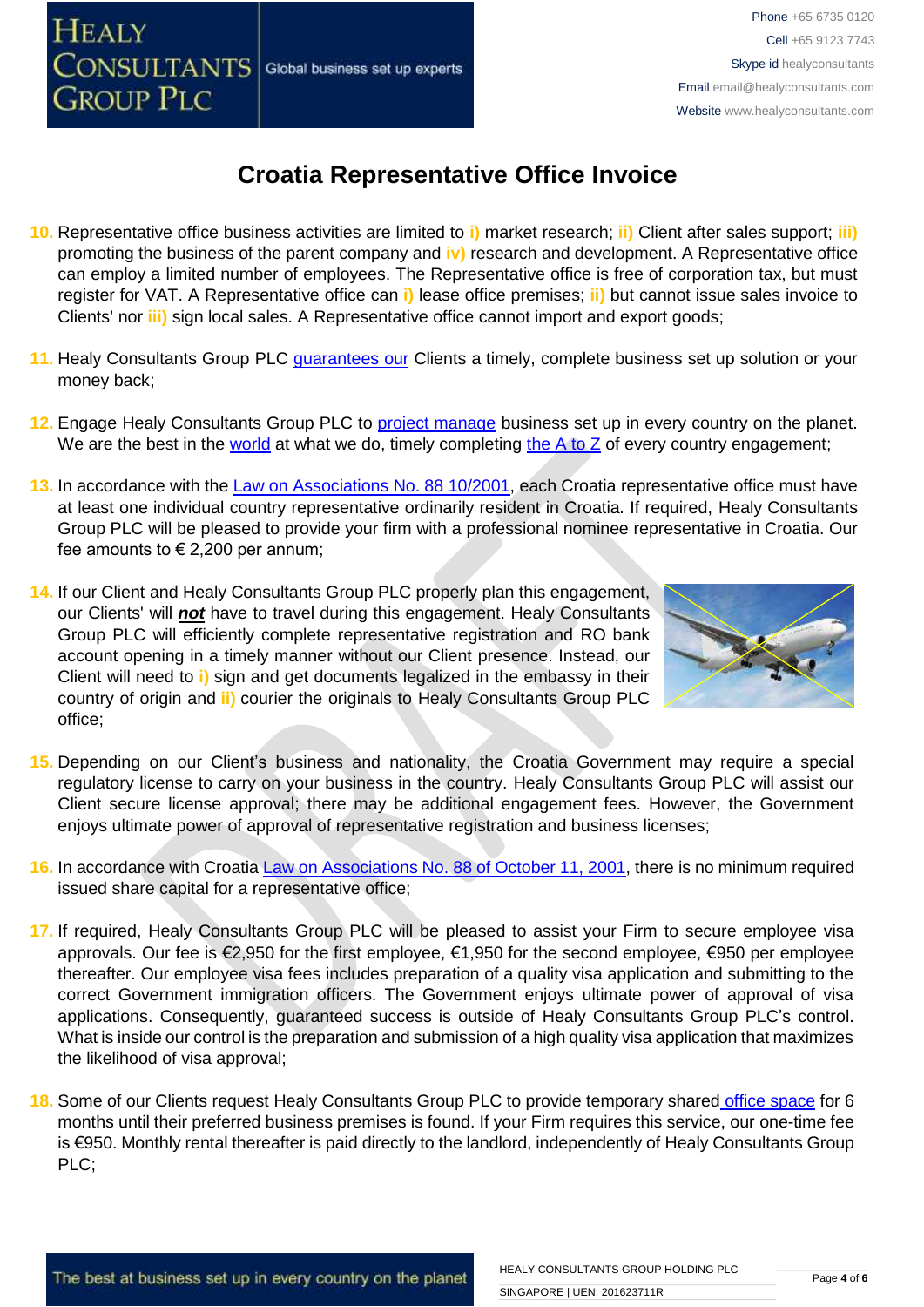

- **19.** Monthly Government tax obligations include monthly payroll reporting, VAT return filing. If you need our help, Healy Consultants Group PLC can complete monthly Government reporting for a monthly fee of €860. Healy Consultants Group PLC monthly support will include **i)** receive in dropbox the monthly invoices from our client; **ii)** label monthly bank statement transactions; **iii)** preparation and submission of VAT returns and **iv)** submission of monthly employee payroll reporting;
- **20.** It is important our Clients are aware of their personal and corporate tax obligations in their country of residence and domicile. Let us know if you need Healy Consultants Group PLC help to clarify your local and international annual tax reporting obligations;
- 21. Some of our Clients engage Healy Consultants Group PLC to [recruit](http://www.healyconsultants.com/corporate-outsourcing-services/how-we-help-our-clients-recruit-quality-employees/) local employees. We have a lot of experience in this area and we are quite skilled at securing quality candidates for our Clients;
- **22.** During the engagement, the parent company documents may need to be translated into the local language; before the Government and Bank approves representative registration and corporate bank account opening respectively. Consequently, our Client should budget for possible additional translation and embassy attestation fees. Either our Client or Healy Consultants Group PLC can complete this administrative task;

As always, Healy Consultants Group PLC will negotiate with all third parties to eliminate or reduce additional engagement costs. For transparency purposes, all third-party fee payments will be supported by original receipts and invoices. Examples of possible third-party payments include **i)** embassy fees; **ii)** notary public costs and **iii)** official translator fees;

- 23. Some of our Clients require an *immediate country solution*. With this strategy, within a day Healy Consultants Group PLC can supply our Client **i)** an existing dormant Croatia company number; **ii)** an already approved Croatia corporate bank account number and **iii)** a business address. Turnkey solutions are attractive to those entrepreneurs who wish to immediately close a country deal, sign a contract or invoice a customer;
- 24. As stipulated on our **business website** and in section 3 of our engagement letter, Healy Consultants Group PLC will only commence the engagement following **i)** settlement of our fees and **ii)** completion and signing of our legal engagement letter;
- **25.** Healy Consultants Group PLC will only incorporate your RO after 75% of [due diligence documentation](http://www.healyconsultants.com/due-diligence/) is received by email. Healy Consultants Group PLC will only open a corporate bank account after 100% of the Client's original due diligence documentation is received by courier;
- 26. During the annual renewal engagement with our Client, our in-house [Legal and Compliance Department](http://www.healyconsultants.com/about-us/key-personnel/cai-xin-profile/) reviews the quality and completeness of our Client file. Consequently, Healy Consultants Group PLC may revert to our Client to ask for more up to date [due diligence documentation;](http://www.healyconsultants.com/due-diligence/)
- **27.** To assist our Clients to minimize foreign exchange costs, we offer the payment in SG\$, Euro, Pounds or US\$. Kindly let me know in which currency your Firm prefers to settle our fees and I will send an updated invoice, thank you.